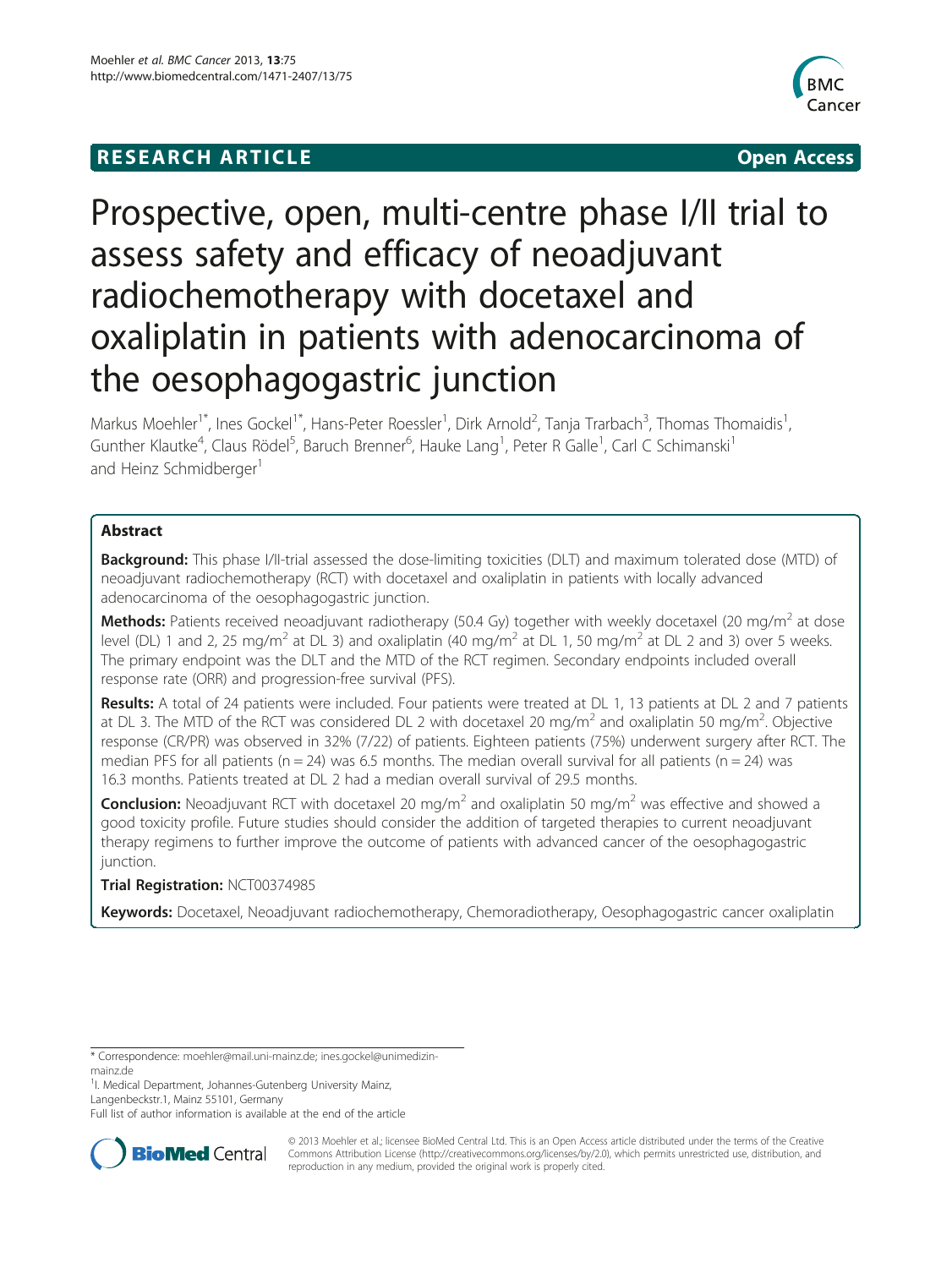## Background

Carcinomas of the stomach and gastroesophageal junction are highly aggressive neoplasms and are the second most common cause of cancer-related deaths worldwide. During the past few decades, a shift in the localisation of the tumours has been observed.

While the incidence of distal gastric cancer has been decreasing, adenocarcinomas of the proximal stomach and the gastroesophageal junction, including Barrett's carcinoma, has steadily risen. Approximately 50% of patients present with locally advanced disease at diagnosis and the prognosis of these patients remains poor with a five-year survival rate of less than 20% despite radical surgical R0 resection for curative intent [\[1](#page-8-0)].

Therefore, multimodal strategies have been introduced including different neoadjuvant RCT or perioperative chemotherapy to improve the outcome for these patients [[2-5\]](#page-8-0). Compared to chemotherapy alone, which may decrease distant relapse rates, the primary objectives of neoadjuvant RCT are to downsize and downstage locally advanced tumours to increase R0 resection rates and to reduce local recurrence rates [\[6](#page-8-0)]. Furthermore, the excision of irradiated areas can result in lower long-term toxicity and early systemic therapy allows for better control of tumour micrometastases. Consequently, four randomised clinical trials investigated neoadjuvant RCT versus surgery alone in localised oesophageal cancer, including patients with tumours of the gastroesophageal junction [[7-10\]](#page-8-0). Whereas some studies showed a significant survival advantage for neoadjuvant RCT [[7,10,11](#page-8-0)], few other studies failed to do so [\[8,9](#page-8-0)]. In these trials, chemotherapy given in parallel to the radiotherapy was based on cisplatin with 5-fluorouracil (5-FU). However, combination regimens using newer agents may improve patient outcomes. The palliative therapy options for metastatic disease have clearly improved with oxaliplatin and docetaxel, showing fewer side effects than cisplatin and better clinical responses, respectively [\[12,13\]](#page-8-0), but have not yet proven to be of tolerable and beneficial in the context of neoadjuvant chemoradiation. Thus, this binational multi-centre phase I/II trial examined a modern double regimen comprised of oxaliplatin and docetaxel combined with radiation therapy (RT).

# Methods

#### Study population

Patients with histologically proven adenocarcinoma of the oesophagogastric junction (AEG II–III, according to the Siewert classification) with stage I–III disease (T3 N0–N3 to T4 N0–N3) and at least one measurable lesion according to RECIST criteria were eligible. Cancer of the oesophagogastric junction was defined according to the Siewert classification [[14](#page-8-0)] whereas AEG type I is defined as adenocarcinoma of the distal oesophagus, AEG type II is defined as adenocarcinoma of the cardia and AEG type III is defined as subcardial adenocarcinoma with infiltration of the oesophagogastric junction. Only patients with AEG type II and type III were included into this study. Patients were required to be between 18 and 75 years of age with adequate organ function and a Karnofsky performance status of  $\geq 70\%$  at study entry. Patients with distant metastases and any previous palliative, adjuvant or neoadjuvant chemotherapy and/or radiotherapy or previous surgery of the primary tumour were excluded. Patients with any other tumour type (except basal skin cell carcinoma or in situ cervical carcinoma that had been successfully treated), symptomatic peripheral neuropathy as determined by the National Cancer Institute common toxicity criteria (NCI-CTC) grade  $\geq 2$ , or other serious medical conditions, known hypersensitivity to platinumbased substances or pregnant or breast-feeding patients were also ineligible. Women of child-bearing potential were advised on contraception. All patients gave written informed consent before enrollment.

#### Study aims and design

This was a non-randomised, multi-centre phase I/II trial conducted at six study sites in Germany and Israel (Registered trial NCT00374985 at clinical trials.gov). The design and conduct of the study complied with good clinical practice in accordance with the Declaration of Helsinki and all local requirements. Ethical approval was obtained for all participating institutions.

Patients received radiotherapy together with simultaneous chemotherapy consisting of docetaxel and oxaliplatin once weekly over 5 weeks. For treatment with docetaxel, pre-medication with dexamethasone was given and conventional supportive measures for nausea and vomiting were employed. Antiemetic prophylaxis included a 5-HT3 antagonist in combination with dexamethasone or methylprednisolone. Four to six weeks after completion of RCT, the patients were scheduled to undergo surgery.

The primary objective of the study was to assess the dose-limiting toxiticities (DLT) and the maximum tolerated dose (MTD) of the RCT based on the following three dose levels (DL) of chemotherapy:

DL 1: Docetaxel: 20 mg/m<sup>2</sup> i.v. for 1 hour, oxaliplatin 40 mg/m<sup>2</sup> i.v. for 2 hours on days 1, 8, 15, 22 and 29. DL 2: Docetaxel: 20 mg/m<sup>2</sup> i.v. for 1 hour, oxaliplatin 50 mg/m<sup>2</sup> i.v. for 2 hours on days 1, 8, 15, 22 and 29. DL 3: Docetaxel:  $25 \text{ mg/m}^2$  i.v. for 1 hour, oxaliplatin 50 mg/m<sup>2</sup> i.v. for 2 hours on days 1, 8, 15, 22 and 29.

The standard  $3 + 3$  design was planned for dose escalation and 3 to 6 patients were enrolled in each cohort. Secondary objectives of the study comprised assessment of the response rate, resectability, progression-free survival and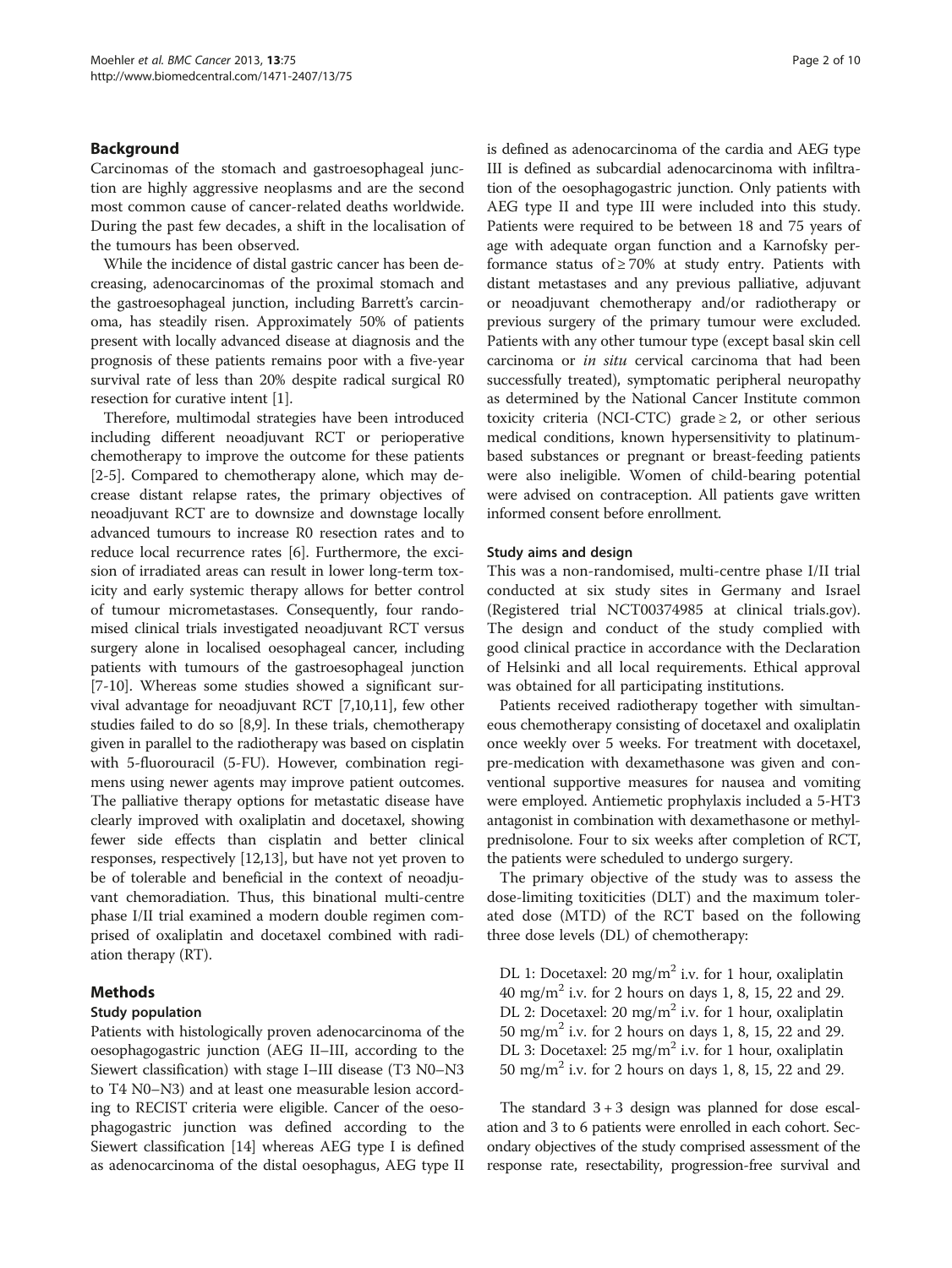overall survival as well as toxicity of the RCT regimen. Protocol-specified standard dose delays and/or dose reductions were implemented based on toxicities experienced during the RCT in individual patients. Dose-limiting toxicities (DLT) were defined as any non-haematological toxicity (excluding alopecia, nausea and vomiting) of grade  $\geq 3$ , or any haematological toxicity as follows: neutrophils  $< 0.5 \times$  $10^9$ /l for a minimum of 7 days or temperature > 38.5°C, thrombocytes  $< 25 \times 10^9$ /l which occurred during the RCT. The maximum tolerated dose (MTD) was defined as the highest dose that resulted in DLT in fewer than 1 in 3 or 2 in 6 patients in a patient cohort.

Radiotherapy was difined in the protocol, was identical at all dose levels and started on day 1 of the chemotherapy. A single dose of 1.8 Gy was administered once a day and five times a week for five weeks on days 1–5, 8–12, 15–19, 22–26 and 29–33 for a total dose of 45 Gy. The sixth week of therapy included a boost of three extra radiotherapy fractions at 1.8 Gy (days 36–38) up to a maximum total dose of 50.4 Gy. Radiotherapy was administered using the three-dimensional planning technique; megavoltage photon energy  $\geq 6$  MV was used. Computerized imaging was used to define the primary tumor mass and involved lymph nodes (gross tumor volume, GTV). The recommended margins around the GTV were 2 cm radially and 5 cm superiorly and inferiorly. Distal para-esophageal and abdominal celiac lymph nodes were included in the clinical target volume up to a total dose of 45 Gy. The boost volume covered the GTV with a 2-cm margin to all directions. Radiation exposure to lungs, heart, spinal cord, kidney, and liver limited within predefined constraints (e.g. the mean lung dose should not exceed 20 Gy).

Clinical assessments to confirm eligibility were to be completed within seven days before starting therapy. Investigations to measure disease, such as endosonography, laparoscopy and computed tomography (CT) of thorax and abdomen, were required within 28 days before treatment start. Vital signs, physical examination, clinical chemistry and haematology were assessed weekly during RCT as well as prior to surgery.

#### Efficacy and safety assessment

Tumour assessments were performed at baseline (within 28 days prior to treatment start), prior to surgery after completion of the RCT and every 3 months post surgery. Tumour assessments were evaluated according to the RECIST criteria version 1.0. Safety was assessed by recording adverse events (AE) during the treatment period, which were graded according to NCI-CTC version 3.0.

## Statistical analysis

Due to the study design, the sample size was dependent on the number of patients treated per dose level and also dependent on the number of dose levels. Dose escalation was only to be performed if no DLT was observed in 3 patients. If one DLT was observed, then 3 more patients were to be treated at that dose level. If a second patient experienced DLT, then the MTD was defined Therefore, a formal sample size calculation was not applicable for phase I testing. All statistical analyses were performed using the SAS software package V. 9.1.3 (SAS Institute, Cary; NC, USA) on the Windows platform.

Time-to-event data was analysed with the Kaplan-Meier method. Overall survival was defined as the time from the date of the start of RCT to death of any cause. Patients alive at their last follow-up were censored. The distribution of overall survival was estimated using the Kaplan-Meier method. Based on these curves, the estimated one and two-year survival rates were extrapolated together with their associated 95% confidence limits. Progression-free survival was analysed at the same time. Progression-free survival time was defined as the time from the start of chemotherapy to documented progression according to RECIST criteria or death, whichever occurred first.

# Results

#### Patients

A total of 24 patients were enrolled at six participating institutions. Table [1](#page-3-0) summarises the patient characteristics at baseline. The median age was 62.0 years (33–75 years) and there were 21 male (88%) and 3 female (13%) patients. All patients presented with a good Karnofsky performance status at study entry with a median of 95%, ranging from 90 to 100%. For the majority of patients (75%), the tumour was localised in the cardia (AEG II).

#### Safety and toxicity

Three patients were planned to be enrolled in dose level 1. Instead, four patients were recruited as two patients were enrolled at the same time. DLT occurred in one patient (grade 3 non-haematological toxicity: fatigue, dehydration and syncope). As this toxicity was considered to be unrelated to chemotherapy, the dose was escalated to the next level. At dose level 2, one DLT (grade 4 thrombocytopenia) was observed in the first cohort of three patients. Therefore, the cohort was expanded and another five patients were enrolled. As no further DLT occurred, the dose was escalated to dose level 3. Again, three patients were enrolled. Of these, one patient experienced heartburn/dyspepsia grade 4 and one patient developed fatigue grade 3. When expanding the cohort for another 4 patients, further DLT were observed (Fatigue, diarrhea, infection) (Table [2](#page-4-0)). Dose level 2 was therefore declared the MTD and an additional five patients were recruited at this dose level.

Table [3](#page-4-0) summarises the frequency distribution of all adverse events of at least CTC grade 3. The most frequently observed grade ≥ 3 adverse events were nausea  $(25.0\%),$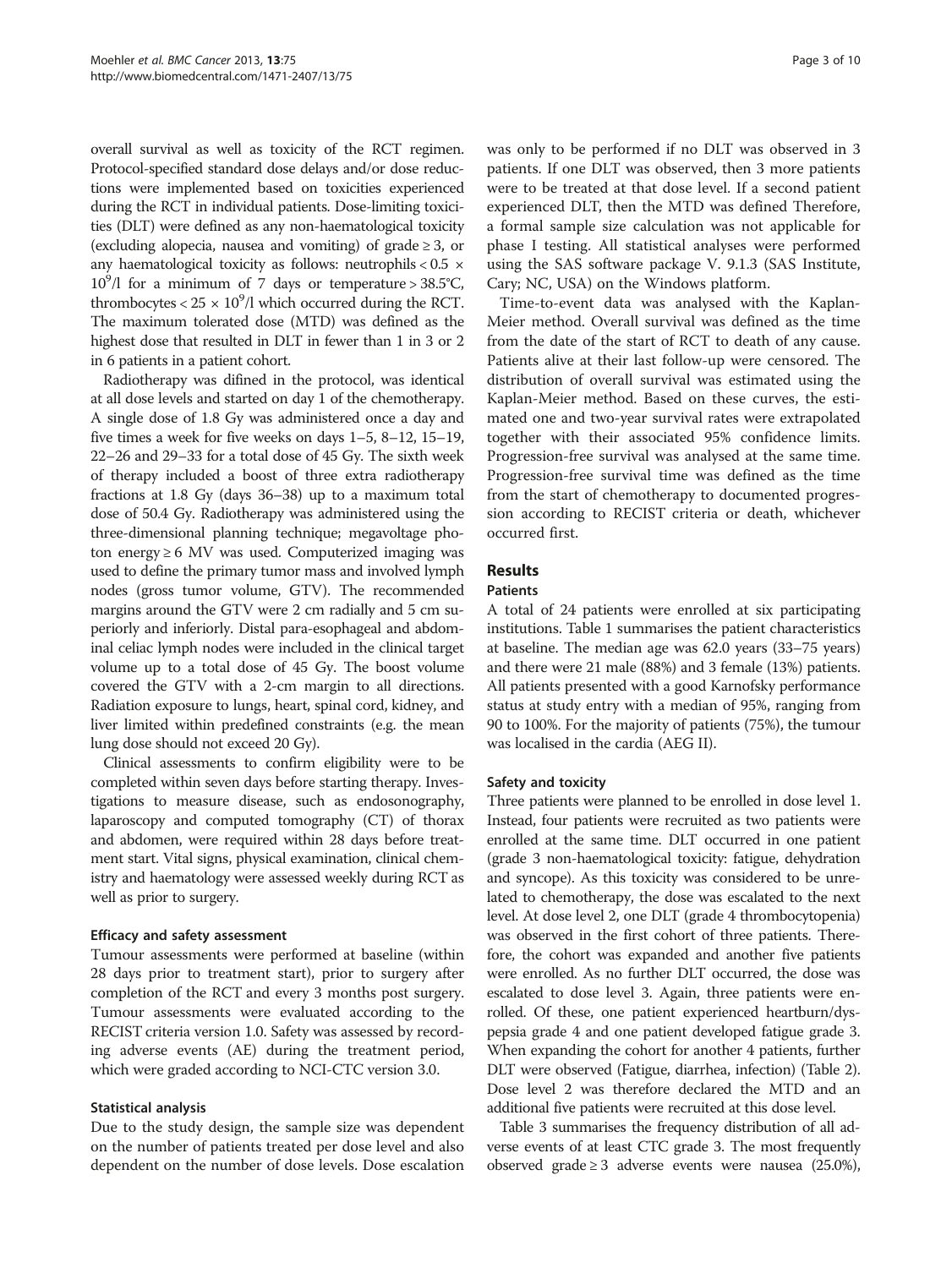#### <span id="page-3-0"></span>Table 1 Patient characteristics at baseline per dose level

| Characteristics                    | 1              | $\overline{2}$ | 3              | <b>Total</b> |
|------------------------------------|----------------|----------------|----------------|--------------|
| Number of patients                 | 4 (100%)       | 13 (100%)      | 7 (100%)       | 24 (100%)    |
| Age, years                         |                |                |                |              |
| $\hbox{N}$                         | $\overline{4}$ | 13             | $\,$ 6 $\,$    | 23           |
| Median (range)                     | 55.5 (38-75)   | 65.0 (33-70)   | 56.0 (44-63)   | 62.0 (33-75) |
| Gender, n (%)                      |                |                |                |              |
| Female                             | 1 (25%)        | 2 (15%)        |                | 3 (13%)      |
| Male                               | 3 (75%)        | 11 (85%)       | 7 (100%)       | 21 (88%)     |
| <b>KPS</b>                         |                |                |                |              |
| $\mathsf N$                        | $\overline{3}$ | 12             | $\overline{7}$ | 22           |
| Median (range)                     | 100 (100-100)  | 90 (90-100)    | 100 (90-100)   | 95 (90-100)  |
| <b>Siewert classification</b>      |                |                |                |              |
| AEG II                             | 2 (50%)        | 9 (69%)        | 7 (100%)       | 18 (75%)     |
| AEG III                            | 2 (50%)        | 4 (31%)        |                | 6 (25%)      |
| T staging                          |                |                |                |              |
| 3                                  | 3 (75%)        | 10 (77%)       | 6 (86%)        | 19 (79%)     |
| $\overline{4}$                     | 1(25%)         | 2 (15%)        | 1(14%)         | 4 (17%)      |
| $\mathsf X$                        |                | 1(8%)          |                | 1(4%)        |
| N staging                          |                |                |                |              |
| $\mathbf 0$                        |                | 2 (15%)        |                | 2(8%)        |
| 1                                  | 2 (50%)        | 5 (38%)        | 4 (57%)        | 11 (46%)     |
| $\overline{2}$                     | 2 (50%)        | 4 (31%)        | 2 (29%)        | 8 (33%)      |
| $\mathsf X$                        |                | 2 (15%)        | 1 (14%)        | 3 (13%)      |
| M staging                          |                |                |                |              |
| $\mathbf 0$                        | 3 (75%)        | 12 (92%)       | 7 (100%)       | 22 (92%)     |
| $\boldsymbol{\times}$              | 1 (25%)        | 1(8%)          |                | 2(8%)        |
| <b>UICC</b> staging                |                |                |                |              |
| II A                               |                | 2 (15%)        |                | 2(8%)        |
| $\ensuremath{\mathsf{III}}\xspace$ | 4 (100%)       | 8 (62%)        | 6 (86%)        | 18 (75%)     |
| NK                                 |                | 3 (23%)        | 1(14%)         | 4 (17%)      |

KPS, Karnofsky Performance Status.

UICC staging according to the 6th edition: NK in case of unknown T or N staging (Tx, Nx).

vomiting (20.8%) and fatigue (20.8%). Severe sensory neuropathy did not occur and haematological toxicity was infrequent and was only observed in three patients.

In eleven patients, chemoradiation was delayed once (Table [4](#page-5-0)). Adverse events were the reason for delay in five patients. Chemotherapy was delayed due to administrative reasons or due to patient / investigator decision in six patients. A total of 20 patients received full-dose chemotherapy and dose reductions due to adverse events were only required in three patients. Radiotherapy could be administered as planned total dose of 45 Gy followed by a boost of 3 times 1.8 Gy in 21/24 (88%) of all cases. One patient discontinued radiotherapy due to thrombopenia (final dose 39,6 Gy) and 2 patients discontinued due their patients wish (final doses 41,4 and 10,8 Gy). The total median dose was 45 Gy (range 10.8–50.4). Since the causal relationship of adverse events with treatment had been requested by a total yes-no, specific toxicity of radiotherapy was not recorded separately. However, no radiationspecific skin toxicities or or post operation complications were attributed to the part of radiation (Tables [3](#page-4-0) and [5](#page-5-0)).

Post-operative complications were reported in four patients and consisted of pericardial effusion, pleural effusion, fever or infection each in one patient (Table [5](#page-5-0)). One patient died due to pleural effusion and pneumothorax 9 days after surgery.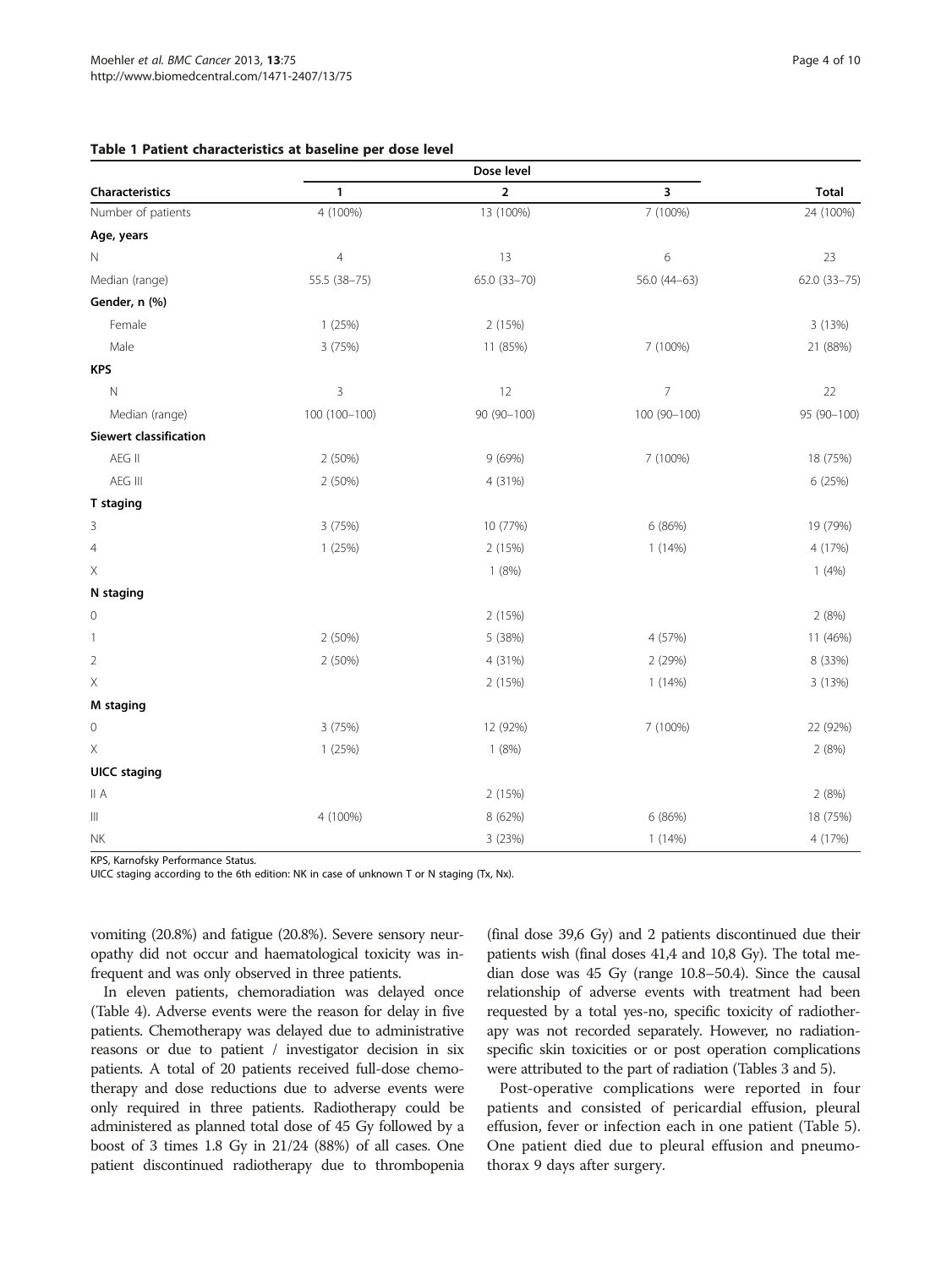<span id="page-4-0"></span>

|                                             |            |               |                   | Dose level     |                |               |              |
|---------------------------------------------|------------|---------------|-------------------|----------------|----------------|---------------|--------------|
|                                             |            | 1             |                   | $\overline{2}$ |                | 3             | <b>Total</b> |
| Number of patients                          |            | 4 (100%)      |                   | 13 (100%)      |                | 7 (100%)      | 24 (100%)    |
| Any DLTs?                                   |            |               |                   |                |                |               |              |
| No                                          |            | 3(75%)        |                   | 12 (92%)       |                | 2 (29%)       | 17 (71%)     |
| Yes                                         |            | 1(25%)        |                   | 1(8%)          |                | 5 (71%)       | 7 (29%)      |
| If yes:                                     |            |               |                   |                |                |               |              |
| CTC-Grade                                   | $\  \, \ $ | $\mathsf{IV}$ | $\vert\vert\vert$ | $\mathsf{IV}$  | $\  \, \ $     | $\mathsf{IV}$ |              |
| Non-haematological toxicity grade $\geq$ 3: |            |               |                   |                |                |               | 6 (25%)      |
| - Dehydration, syncope                      |            |               |                   |                |                |               |              |
| - Heartburn/dyspepsia                       |            |               |                   |                |                | 1             |              |
| - Fatigue                                   |            |               |                   |                | $\overline{2}$ |               |              |
| - Diarrhea                                  |            |               |                   |                |                |               |              |
| - Infection                                 |            |               |                   |                |                |               |              |
| Haematological toxicity:                    |            |               |                   |                |                |               | 1(4%)        |
| - Thrombocytpenia                           |            |               |                   |                |                |               |              |

DLT, dose limiting toxicity.

#### **Efficacy**

Efficacy is summarised in Table [6](#page-6-0). For 22 patients, overall response data prior to surgery was available. Objective response (CR/PR) according to the RECIST criteria was observed in seven patients (32%) in total. Two partial responses were observed at dose level 1 (two out of 3 patients), three patients achieved PR at dose level 2 (three out of twelve patients (25%)) and two patients achieved PR at dose level 3 (two out of seven patients (29%)).

A total of 18 patients underwent planned surgery (75%). Reasons for not undergoing surgery were insufficient

Table 3 Frequency distribution of all drug-related adverse events of at least grade 3

| Event               | 1        | $\overline{2}$ | 3        | <b>Total</b> |
|---------------------|----------|----------------|----------|--------------|
| Number of patients  | 4 (100%) | 13 (100%)      | 7 (100%) | 24 (100%)    |
| Nausea              | 1(25%)   | 2 (15%)        | 3(43%)   | 6(25%)       |
| Vomiting            | 2(50%)   | 2 (15%)        | 1(14%)   | 5 (21%)      |
| Dehydration         |          |                | 1(14%)   | 1(4%)        |
| Diarrhoea           |          |                | 1(14%)   | 1(4%)        |
| Dysphagia           |          | 1(8%)          |          | 1(4%)        |
| Heartburn/dyspepsia |          |                | 1(14%)   | 1(4%)        |
| Fatigue             | 1(25%)   | 1(8%)          | 3(43%)   | 5(21%)       |
| Pain                |          |                | 1(14%)   | 1(4%)        |
| Platelets           |          | 1(8%)          | 1(14%)   | 2(8%)        |
| Leukocytes          |          |                | 1 (14%)  | 1(4%)        |
| Neutrophils         |          |                | 1 (14%)  | 1(4%)        |

performance status, concomitant medical conditions and patient request. R0 resection was documented for 14 patients. No information regarding R classification was available for four patients. Concordantly, a down-staging could be achieved in a substantial number of patients: at baseline, 18/24 (75%) patients presented with UICC stage III disease, whereas prior to surgery, only 10/24 (42%) patients had stage III disease by CT scan and/or endosonography. Pathologic response information [[15](#page-8-0)] was available in 13/18 resected patients: 6 patients showed pCR, while 7 patients showed pPR. Despite intensified efforts, no detailed informations from pathology reports were available for the other five patients. Following surgery, there were remarkably only 2 patients with stage III disease according to the pathological reports.

The median progression-free survival of the intentto-treat-analysis for all patients  $(n = 24)$  was 6.5 months (Table [7,](#page-7-0) Figure [1](#page-7-0)). Median progression-free survival for patients at dose level 1 ( $n = 4$ ) was 2.25 months, for patients at dose level 2  $(n = 13)$  6.5 months, and for patients at dose level 3 ( $n = 7$ ) 13.5 months. The median overall survival for all patients  $(n = 24)$  was 16.3 months (95% CI [7.6; 29.5]). Median overall survival for patients at dose level 1 (n = 4) was 8.5 months (95% CI [5.6; 12.0]), for patients at dose level 2  $(n = 13)$  29.5 months (95% CI [4.8; $x$  ]), and for patients at dose level 3 (n = 7) 22.1 months (95% CI [16.3; 22.1]). Regarding response rate and overall survival, it should be taken into consideration that not all patients underwent surgery  $(n = s)x$ patients (25%)), and in these the treatment was definitive RCT rather than neoadjuvant therapy.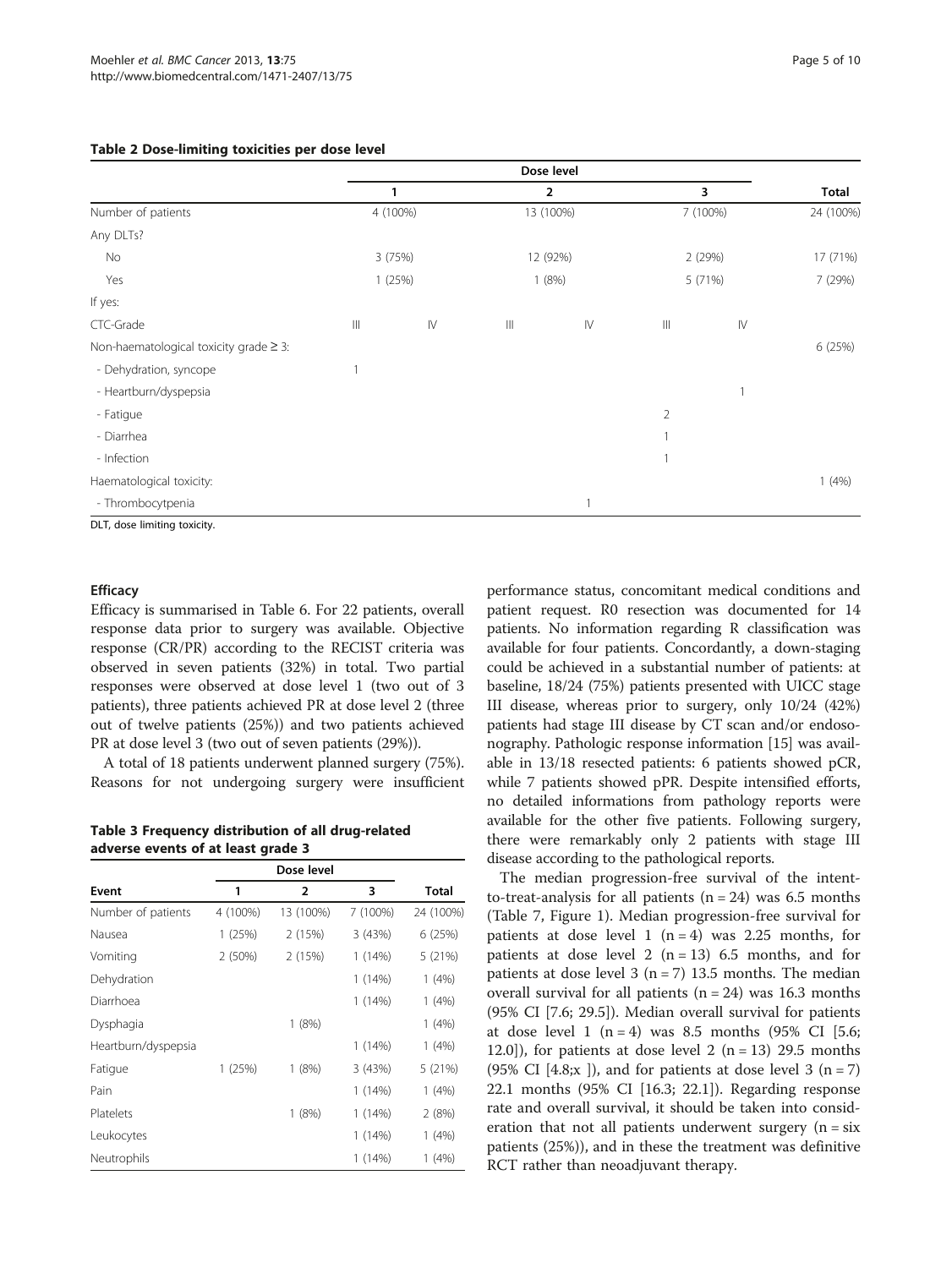|                              | Dose level       |                  |                  |                  |
|------------------------------|------------------|------------------|------------------|------------------|
|                              |                  | $\overline{2}$   | 3                | <b>Total</b>     |
| Number of patients           | 4 (100%)         | 13 (100%)        | 7 (100%)         | 24 (100%)        |
| Chemotherapy delay?          |                  |                  |                  |                  |
| No                           | 3(75%)           | 5 (38%)          | 5(71%)           | 13 (54%)         |
| Yes                          | 1(25%)           | 8 (62%)          | 2(29%)           | 11 (46%)         |
| If yes, reason for delay:    |                  |                  |                  |                  |
| Administrative reason        | $1(100\%)$       | 4 (50%)          | 1(50%)           | 6 (55%)          |
| Adverse event                |                  | 4 (50%)          | $1(50\%)$        | 5 (45%)          |
| Chemotherapy reduction?      |                  |                  |                  |                  |
| No                           | 3(75%)           | 11 (85%)         | 6(86%)           | 20 (83%)         |
| Yes                          | 1(25%)           | 2 (15%)          | 1(14%)           | 4 (17%)          |
| If so, reason for reduction: |                  |                  |                  |                  |
| Administrative reason        |                  | 1(50%)           |                  | 1(25%)           |
| Adverse event                | $1(100\%)$       | 1(50%)           | 1 (100%)         | 3(75%)           |
| Radiotherapy total dose (Gy) |                  |                  |                  |                  |
| Mean (SD)                    | 46.8 (4.41)      | 44.45 (10.68)    | 46.54 (2.63)     | 45.45 (8.07)     |
| Median (range)               | 47.7 (41.4-50.4) | 45.0 (10.8-50.4) | 45.0 (45.0-50.4) | 45.0 (10.8-50.4) |

#### <span id="page-5-0"></span>Table 4 Administration of radiochemotherapy

#### **Discussion**

In recent years, perioperative strategies and neoadjuvant protocols have achieved significant advantages in terms of overall survival in patients with advanced oesophagogastric cancer. With the exception of one randomised trial [\[6](#page-8-0)], the proportion of individual localisations remains unclear, because all other trials enrolled patients with adenocarcinoma of the oesophagus, of the oesophagogastric junction and of the stomach. Hence this trial was designed to specifically address the issue of gastroesophageal tumours. In the treatment of gastroesophageal tumours, neoadjuvant RCT can achieve tumour shrinkage, leading to an increase of  $R_0$ resection rates, which in turn increases time to overall survival or even chance for cure. At the time this trial was designed, little data were available that assessed oxaliplatin and docetaxel with regards of safety and efficacy. Therefore, the aim of our study was to investigate the safety

Table 5 Frequency distribution of all adverse events reported after surgery

| Event                | 1        | 2         | 3        | Total     |
|----------------------|----------|-----------|----------|-----------|
| Number of patients   | 3 (100%) | 11 (100%) | 4 (100%) | 18 (100%) |
| Any event            | 1(33%)   | 2(18%)    | 1(25%)   | 4 (22%)   |
| Pericardial effusion |          |           | 1(25%)   | 1(6%)     |
| Fever                | 1(33%)   |           |          | 1(6%)     |
| Infection            |          | 1(9%)     |          | 1(6%)     |
| Pleural effusion     |          | 1(9%)     |          | 1(6%)     |

and tolerability of perioperative RCT with docetaxel and oxaliplatin in patients with tumours of the oesophagogastric junction.

Overall, the treatment regimen using oxaliplatin and docetaxel in combination with radiotherapy was well tolerated, with most frequently observed  $\geq$  CTC grade 3 drug related adverse events being nausea (25%), vomiting (21%) and fatigue (21%). Hematological toxicities of > CTC grade 3 were observed to a lesser extent with thrombopenia in 8% of patients and leukopenia in 4% of patients.

Chemotherapy for GEJ tumours as part of combined RCT was previously based on cisplatin and 5-fluorouracil. Using CF as a neoadjuvant treatment (for 2 cycles prior to surgery and for a total of 6 cycles in case of good tolerability), neutropenia (20.2%) occurred in more than 10% of patients in a trial by Ychou et al. [\[16\]](#page-8-0). In another trial, using CF as sole treatment, neutropenia (57%), stomatitis (27%), and lethargy (14%) were reported for a substantial number of patients [\[17\]](#page-8-0). A study by Cunningham [[12](#page-8-0)] has shown that replacing cisplatin for oxaliplatin for treatment of advanced gastric cancer can significantly lower the incidence of toxic side effects. Even it is not possible to directly compare chemotherapy alone with its combination with radiation, docetaxel plus oxaliplatin reported less toxicities and less proportions of deaths due to adverse events than its triple combination with capacitabine in a recent randomized phase II trial [[18](#page-8-0)]. Despite its inferiority in efficacy, such a double protocol may thus be a better combination partner in RCT. Comparably, the RCT combination of paclitaxel and carboplatin has recently been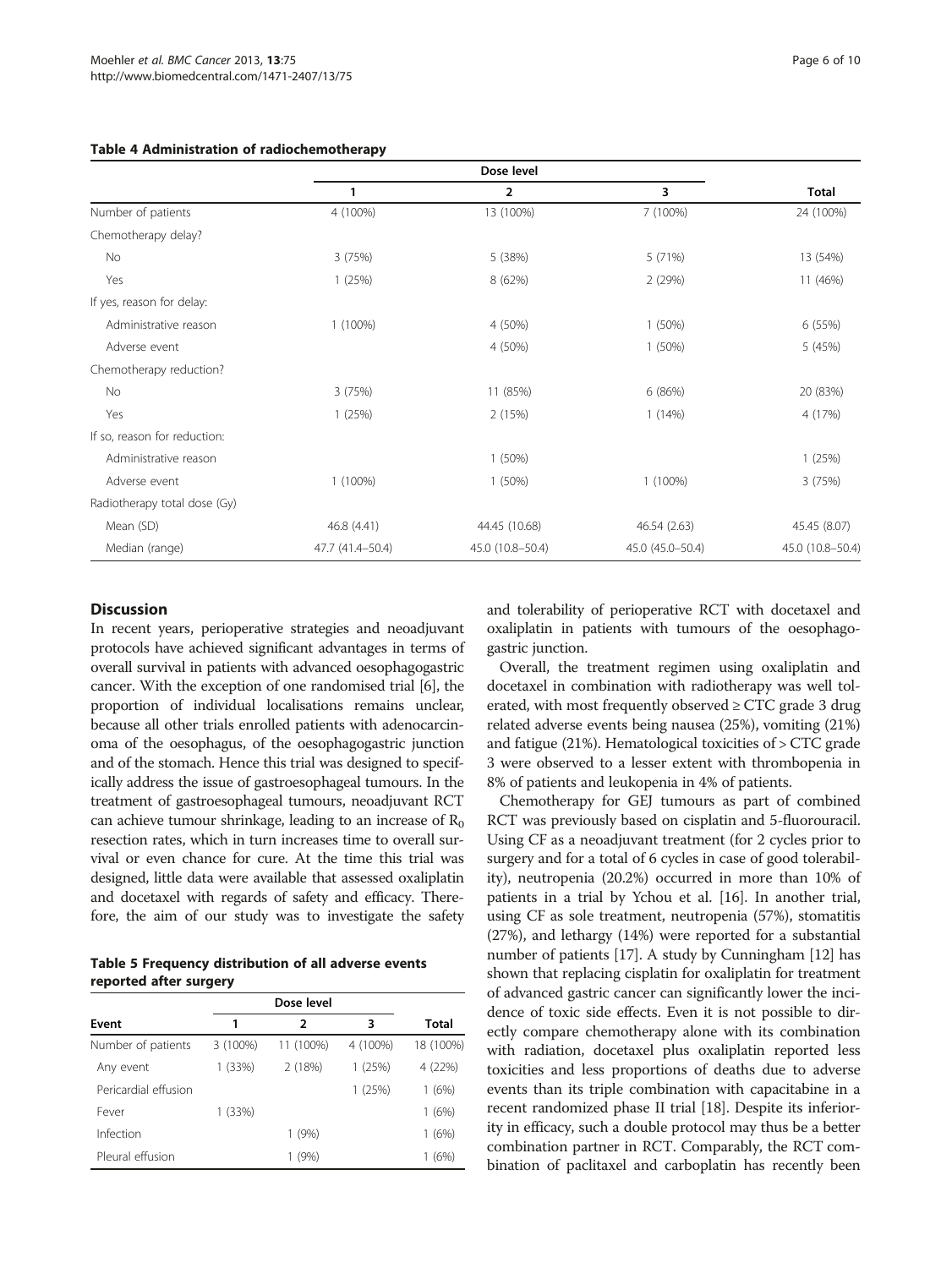#### <span id="page-6-0"></span>Table 6 Surgical results and overall response

|                                    | Dose level |                         |          |              |
|------------------------------------|------------|-------------------------|----------|--------------|
|                                    | 1          | $\overline{\mathbf{2}}$ | 3        | <b>Total</b> |
| Number of patients                 | 4 (100%)   | 13 (100%)               | 7 (100%) | 24 (100%)    |
| Surgery?                           |            |                         |          |              |
| No                                 | 1 (25%)    | 2 (15%)                 | 3 (43%)  | 6 (25%)      |
| Yes                                | 3 (75%)    | 11 (85%)                | 4 (57%)  | 18 (75%)     |
| If so:                             |            |                         |          |              |
| R <sub>0</sub>                     | 2 (67%)    | 8 (73%)                 | 4 (100%) | 14 (78%)     |
| Grading                            |            |                         |          |              |
| G <sub>2</sub>                     |            | 3 (27%)                 | 1(25%)   | 4 (22%)      |
| G3                                 | 2 (67%)    | 4 (36%)                 | 2 (50%)  | 8 (44%)      |
| Information missing                | 1 (33%)    | 4 (36%)                 | 1(25%)   | 6 (33%)      |
| Response prior to surgery (RECIST) |            |                         |          |              |
| $\mathbb N$                        | 3 (100%)   | 12 (100%)               | 7 (100%) | 22 (100%)    |
| PR                                 | 2 (67%)    | 3 (25%)                 | 2 (29%)  | 7 (32%)      |
| SD                                 |            | 5 (42%)                 | 2 (29%)  | 7 (32%)      |
| PD                                 | 1 (33%)    | 2 (17%)                 | 2 (29%)  | 1(5%)        |
| NK/ND                              |            | 2 (17%)                 | 1(14%)   | 2(9%)        |
| Staging prior to surgery (UICC)    |            |                         |          |              |
| $\hbox{N}$                         | 4 (100%)   | 12 (100%)               | 7 (100%) | 23 (100%)    |
| II A                               |            | 4 (33%)                 | 1(14%)   | 5 (229%)     |
| II B                               |            | 1(8%)                   | 1(14%)   | 2(9%)        |
| $\vert\vert\vert$                  | 3 (75%)    | 4 (33%)                 | 2 (29%)  | 9 (39%)      |
| $\mathsf{I}\mathsf{V}$             |            |                         | 1(14%)   | 1(4%)        |
| NK/ND                              | 1(25%)     | 3 (25%)                 | 2 (29%)  | 6 (26%)      |
| Pathologic response [15]           |            |                         |          |              |
| ${\sf N}$                          | 3 (100%)   | 11 (100%)               | 4 (100%) | 18 (100%)    |
| CR                                 |            | 4 (36%)                 | 2 (50%)  | 6 (33%)      |
| PR                                 | 1 (33%)    | 4 (36%)                 | 2 (50%)  | 7 (39%)      |
| SD                                 |            | 1(9%)                   |          | 1(6%)        |
| PD                                 | 1 (33%)    | 1(9%)                   |          | 2 (11%)      |
| NK/ND                              | 1 (33%)    | 1(9%)                   |          | 2 (11%)      |
| Staging after surgery (UICC)       |            |                         |          |              |
| $\hbox{N}$                         | 3 (100%)   | 11 (100%)               | 4 (100%) | 18 (100%)    |
| $\mathbb O$                        |            | 2 (18%)                 | 1(25%)   | 3 (17%)      |
| $\mathbf{I}$                       |            | 1(9%)                   | 1(25%)   | 2 (11%)      |
| A                                  | 1 (33%)    | 2 (18%)                 |          | 3 (17%)      |
| II B                               | 1 (33%)    | 2 (18%)                 | 2 (50%)  | 5 (28%)      |
| $\vert\vert\vert$                  |            | 1(9%)                   |          | 1(6%)        |
| NK/ND                              | 1 (33%)    | 3 (27%)                 |          | 4 (22%)      |

studied in the CROSS-trial [[19](#page-8-0)] randomizing 363 patients to either neoadjuvant radiochemotherapy followed by surgery, or surgery alone. Here, even if esophageal cancers were included mainly, gastroesophagel junctions tumors were also addressed. Toxicities in this study were also low, with hematologic toxicities occurring in 7% of patients and non-hematologic toxicities in less than 5% of patients.

Overall, combinations of taxanes and/or oxaliplatin with concurrent radiotherapy have been investigated only in a limited number of investigations [[20-22\]](#page-8-0). Spigel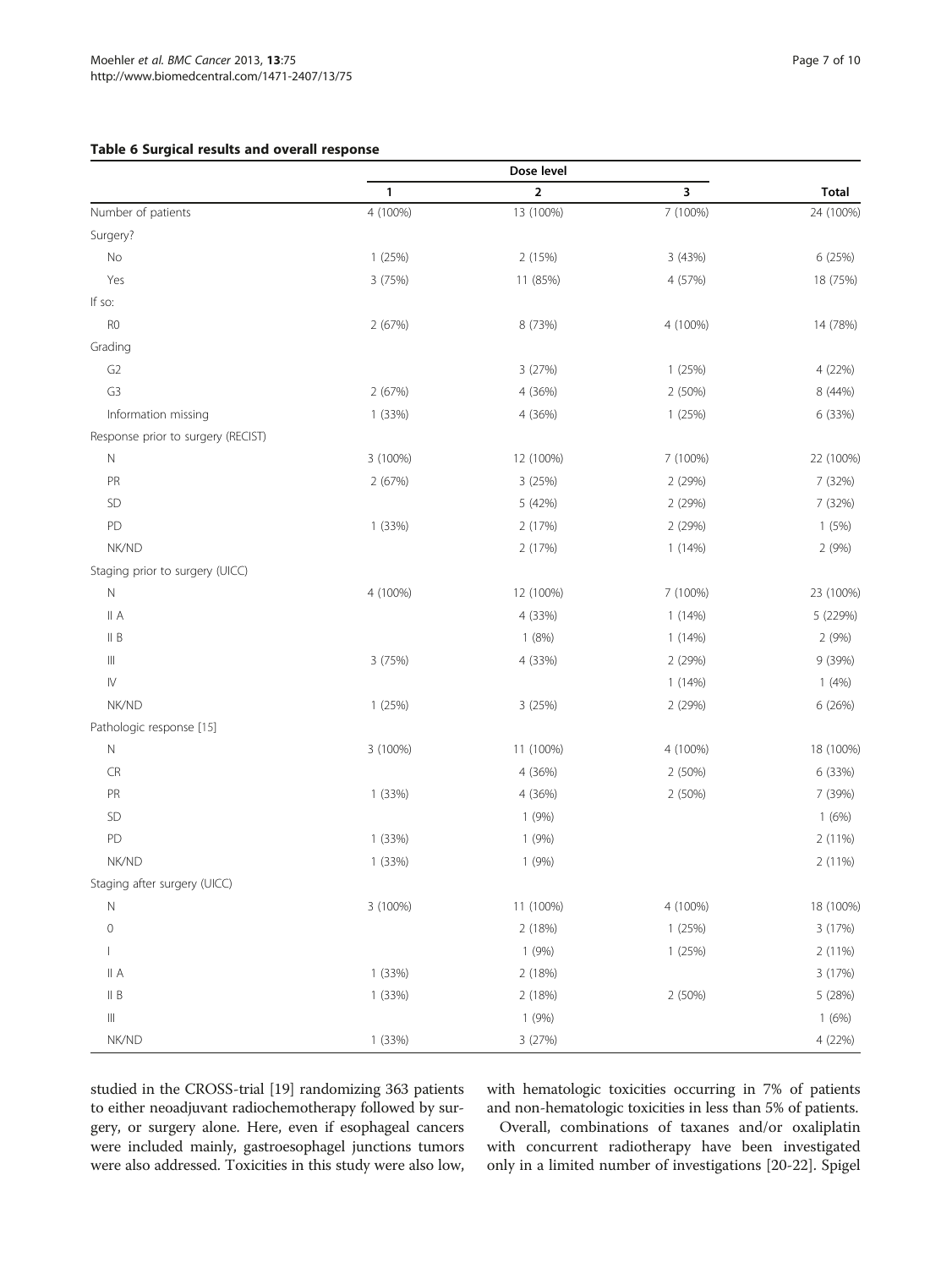|                    |                | Dose level        |                   |                   |
|--------------------|----------------|-------------------|-------------------|-------------------|
|                    |                | 2                 | 3                 | <b>Total</b>      |
| Number of patients | 4 (100%)       | 13 (100%)         | 7 (100%)          | 24 (100%)         |
| PFS (months)       |                |                   |                   |                   |
| Median (95% CI)    | 2.25(1.4, 8.1) | $6.5$ (2.5, n.a.) | 13.5(2.3, 14.4)   | $6.5$ (2.3, 13.3) |
| OS (months)        |                |                   |                   |                   |
| Median (95% CI)    | 8.5(5.6, 12.0) | 29.5 (4.8, n.a.)  | 22.1 (16.3, 22.1) | 16.3 (7.6, 29.5)  |
|                    |                |                   |                   |                   |

<span id="page-7-0"></span>Table 7 Progression-free survival (PFS) and overall survival (OS)

et al [[22\]](#page-8-0) reported nausea and vomiting in 16%, and fatigue in 12% of patients treated with oxaliplatin, docetaxel and capecitabine. They have also found a significant amount of other drug related  $\geq$  CTC grade 3 toxicities (anorexia, dehydration, esophagitis, and pulmonary symptoms). Solomon et al. [[23\]](#page-8-0) also reported fatigue (25%) and diarrhea (31%) to be the most frequently observed events, along with nausea (6.25%). These toxicity data are comparable with our observations and show that RCT with oxaliplatin and docetaxel can be safely administered with a dose of 20 mg/m<sup>2</sup> docetaxel and 50 mg/m<sup>2</sup> oxaliplatin as in DL2, but higher doses of docetaxel lead to more haematological and nonhematological toxicities. Comparably, doses of onother preoperative RCT phaseI/II study corresponded to our DL1 for docetaxel and oxaliplatin, however with a lower radiation dose but additionally combined with capecitabine [[22](#page-8-0)].

In our trial, the progression-free survival of 6.5 months was somewhat lower than expected from other trials [[22](#page-8-0)] [[24,25](#page-8-0)], while the 16.3 months overall survival compared to the rates reported by others [[7,8\]](#page-8-0), but was significantly lower than reported for the CROSS trial, where a median overall survival of 49 months in the RCT arm and 26 months in the surgery alone arm was achieved [\[19\]](#page-8-0). It should be noted that no final conclusions can be drawn with respect to treatment efficacy out of our study with a relatively low number of patients and wide confidence intervals. Again, 25% of the patients did not undergo surgery for various reasons (insufficient performance status, concomitant medical conditions and patient request). Even though this rate is substantially higher than the rate observed in the CROSS trial, where only 10% of neoadjuvant RCT treated patients could not be resected, it is comparable to those achieved in other trials [\[19,22](#page-8-0)].

#### Conclusion

In summary, from the data presented, we conclude that docetaxel/oxaliplatin in combination with radiation is a safe neoadjuvant strategy for treatment of gastroesophageal junction cancers. Efficacy endpoints should be confirmed in larger clinical trials, preferably including newer biological agents and again preferably focusing on specific esophagogastric sites to omit different possible post-operative morbidity and mortality rates [\[26](#page-9-0),[27\]](#page-9-0).

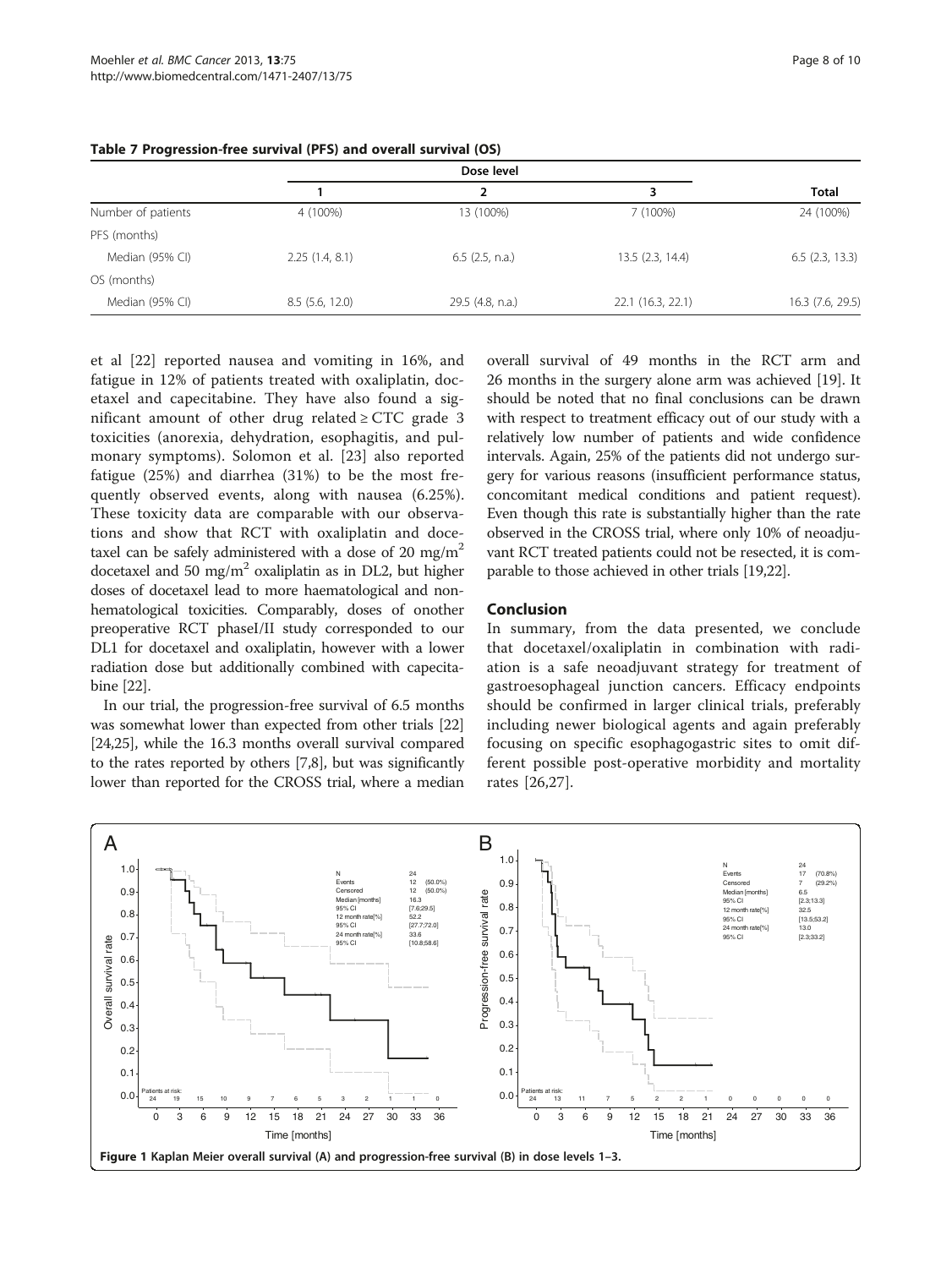#### <span id="page-8-0"></span>Competing interests

M. Moehler D. Arnold, T. Trarbach and C. Schimanski have reported honoraria or a consultancy role for Sanofi-Aventis during the trial. The University of Mainz has received funding for Moehler's study from Sanofi-Aventis, Germany. All other authors have declared no further potential conflicts of interest.

#### Authors' contributions

MM, IG, BB, CCS, and HS participated in the design of the study and performed the statistical analysis. MM, PR, DA, TTh coordinated and helped to draft the manuscript. All authors participated actively in the patient recruitment, read and approved the final manuscript.

#### Acknowledgements

The authors are grateful to all investigators and patients who participated in the trial. The trial was co-ordinated by University of Mainz and Dr. Anne L. Kranich, GSO Hamburg. The authors would like to thank D. Pilz, Dr. Anne L. Kranich, GSO Hamburg, for statistical support, Mrs. Herke, Mainz, for administrative work and the Hector Foundation, Weinheim, for additional funding support. The authors are also grateful to Sanofi-Aventis, Germany, particularly Dr. R. Kuhl, for supporting and co-funding the trial. The manuscript was reviewed by all authors.

#### Author details

<sup>1</sup>I. Medical Department, Johannes-Gutenberg University Mainz, Langenbeckstr.1, Mainz 55101, Germany. <sup>2</sup>IV. Medical Department, University Halle-Wittenberg, Halle, Germany. <sup>3</sup>West German Cancer Centre, University Hospital, Essen, Germany. <sup>4</sup>Radiotherapy Department, University Rostock, Rostock, Germany. <sup>5</sup>Radiotherapy Department, Johann-Wolfgang-Goethe University, Frankfurt, Germany. <sup>6</sup>Institute of Oncology, Davidoff Cancer Center, Beilinson Hospital, Rabin Medical Center, Petach-Tiqva, and Sackler Faculty of Medicine, Tel-Aviv University, Ramat Aviv, Tel-Aviv, Israel.

#### Received: 19 May 2012 Accepted: 4 February 2013 Published: 11 February 2013

#### References

- Tan IT, So BY: Value of intensive follow-up of patients after curative surgery for gastric carcinoma. J Surg Oncol 2007, 96(6):503-506.
- Wagner AD, Moehler M: Development of targeted therapies in advanced gastric cancer: promising exploratory steps in a new era. Curr Opin Oncol 2009, 21(4):381–385.
- 3. Moehler M, Schimanski CC, Gockel I, Junginger T, Galle PR: (Neo)adjuvant strategies of advanced gastric carcinoma: time for a change? Dig Dis 2004, 22(4):345–350.
- 4. Schurr PG, Yekebas EF, Kaifi JT, Lasch S, Strate T, Kutup A, Cataldegirmen G, Bubenheim M, Pantel K, Izbicki JR: Lymphatic spread and microinvolvement in adenocarcinoma of the esophago-gastric junction. J Surg Oncol 2006, 94(4):307–315.
- 5. Moehler M, Galle PR, Gockel I, Junginger T, Schmidberger H: The multidisciplinary management of gastrointestinal cancer. Multimodal treatment of gastric cancer. Pract Res Clin Gastroenterol 2007, 21(6):965–981.
- 6. Stahl M, Walz MK, Stuschke M, Lehmann N, Meyer HJ, Riera-Knorrenschild J, Langer P, Engenhart-Cabillic R, Bitzer M, Konigsrainer A, et al: Phase III comparison of preoperative chemotherapy compared with chemoradiotherapy in patients with locally advanced adenocarcinoma of the esophagogastric junction. J Clin Oncol 2009, 27(6):851-856.
- 7. Walsh TN, Noonan N, Hollywood D, Kelly A, Keeling N, Hennessy TP: A comparison of multimodal therapy and surgery for esophageal adenocarcinoma. N Engl J Med 1996, 335(7):462–467.
- 8. Urba SG, Orringer MB, Turrisi A, Iannettoni M, Forastiere A, Strawderman M: Randomized trial of preoperative chemoradiation versus surgery alone in patients with locoregional esophageal carcinoma. J Clin Oncol 2001, 19(2):305–313.
- Burmeister BH, Smithers BM, Gebski V, Fitzgerald L, Simes RJ, Devitt P, Ackland S, Gotley DC, Joseph D, Millar J, et al: Surgery alone versus chemoradiotherapy followed by surgery for resectable cancer of the oesophagus: a randomised controlled phase III trial. Lancet Oncol 2005, 6(9):659–668.
- 10. Tepper J, Krasna MJ, Niedzwiecki D, Hollis D, Reed CE, Goldberg R, Kiel K, Willett C, Sugarbaker D, Mayer R: Phase III trial of trimodality therapy with cisplatin,
- 11. Gaast AV, van Hagen P, Hulshof M, Richel D, van Berge Henegouwen MI, Nieuwenhuijzen GA, Plukker JJ, Bonenkamp JJ, Steyerberg EW, Tilanus HW, CROSS Study Group: Effect of preoperative concurrent chemoradiotherapy on survival of patients with resectable esophageal or esophagogastric junction cancer: Results from a mulitcenter randomized phase III study. J Clin Oncol 2010, 28:15s.
- 12. Cunningham D, Starling N, Rao S, Iveson T, Nicolson M, Coxon F, Middleton G, Daniel F, Oates J, Norman AR: Capecitabine and oxaliplatin for advanced esophagogastric cancer. N Engl J Med 2008, 358(1):36–46.
- 13. Van Cutsem E, Moiseyenko VM, Tjulandin S, Majlis A, Constenla M, Boni C, Rodrigues A, Fodor M, Chao Y, Voznyi E, et al: Phase III study of docetaxel and cisplatin plus fluorouracil compared with cisplatin and fluorouracil as first-line therapy for advanced gastric cancer: a report of the V325 Study Group. J Clin Oncol 2006, 24(31):4991–4997.
- 14. Siewert JR, Stein HJ, Feith M: Adenocarcinoma of the esophago-gastric junction. Scand J Surg 2006, 95(4):260-269.
- 15. Becker K, Mueller JD, Schulmacher C, Ott K, Fink U, Busch R, Bottcher K, Siewert JR, Hofler H: Histomorphology and grading of regression in gastric carcinoma treated with neoadjuvant chemotherapy. Cancer 2003, 98(7):1521–1530.
- 16. Ychou M, Boige V, Pignon JP, Conroy T, Bouche O, Lebreton G, Ducourtieux M, Bedenne L, Fabre JM, Saint-Aubert B, et al: Perioperative chemotherapy compared with surgery alone for resectable gastroesophageal adenocarcinoma: an FNCLCC and FFCD multicenter phase III trial. J Clin Oncol 2011, 29(13):1715–1721.
- 17. Meluch AA, Greco FA, Gray JR, Thomas M, Sutton VM, Davis JL, Kalman LA, Shaffer DW, Yost K, Rinaldi DA, et al: Preoperative therapy with concurrent paclitaxel/carboplatin/infusional 5-FU and radiation therapy in locoregional esophageal cancer: final results of a Minnie Pearl Cancer Research Network phase II trial. Cancer J 2003, 9(4):251–260.
- 18. Van Cutsem E, Boni C, Tabernero J, Massuti B, Richards DA, Prenen H, Steinberg I, Rougier P: Randomized phase II study (GATE study) of docetaxel plus oxaliplatin with or without fluorouracil or capecitabine in metastatic or locally recurrent gastric cancer. Proc ASCO 2011, 29(suppl). abstr 4018.
- 19. Gaast A, van Hagen P, Hulshof M, Richel D, van Berge HM, Nieuwenhuijzen G, Plukker J, Bonenkamp JJ, Steyerberg E, Tilanus H: Effect of preoperative concurrent chemoradiotherapy on survival of patients with resectable esophageal or esophagogastric junction cancer: Results from a multicenter randomized phase III study. Proc ASCO 2010, 28(15s):4004.
- 20. Bosset JF, Gignoux M, Triboulet JP, Tiret E, Mantion G, Elias D, Lozach P, Ollier JC, Pavy JJ, Mercier M, et al: Chemoradiotherapy followed by surgery compared with surgery alone in squamous-cell cancer of the esophagus. N Engl J Med 1997, 337(3):161–167.
- 21. Dahn D, Martell J, Vorwerk H, Hess CF, Becker H, Jung K, Hilgers R, Wolff HA, Hermann RM, Christiansen H: Influence of Irradiated Lung Volumes on Perioperative Morbidity and Mortality in Patients After Neoadjuvant Radiochemotherapy for Esophageal Cancer. Int J Radiat Oncol Biol Phys 2009, 77(1):44–52.
- 22. Spigel DR, Greco FA, Meluch AA, Lane CM, Farley C, Gray JR, Clark BL, Burris HA 3rd, Hainsworth JD: Phase I/II trial of preoperative oxaliplatin, docetaxel, and capecitabine with concurrent radiation therapy in localized carcinoma of the esophagus or gastroesophageal junction. J Clin Oncol 2010, 28(13):2213–2219.
- 23. Solomon N, Mezentsev D, Reis I, Lima M, Rios J, Avisar E, Franceschi D, Livingstone A, Podolsky L, Ardalan B: A phase II study of neoadjuvant and adjuvant chemotherapy with 5-fluorodeoxyuridine, leucovorin, oxaliplatin and docetaxel in the treatment of previously untreated advanced esophageal adenocarcinoma. Jpn J Clin Oncol 2011, 41(4):469–476.
- 24. Urschel JD, Vasan H: A meta-analysis of randomized controlled trials that compared neoadjuvant chemoradiation and surgery to surgery alone for resectable esophageal cancer. Am J Surg 2003, 185(6):538–543.
- 25. Kelsen DP, Winter KA, Gunderson LL, Mortimer J, Estes NC, Haller DG, Ajani JA, Kocha W, Minsky BD, Roth JA, et al: Long-term results of RTOG trial 8911 (USA Intergroup 113): a random assignment trial comparison of chemotherapy followed by surgery compared with surgery alone for esophageal cancer. J Clin Oncol 2007, 25(24):3719–3725.